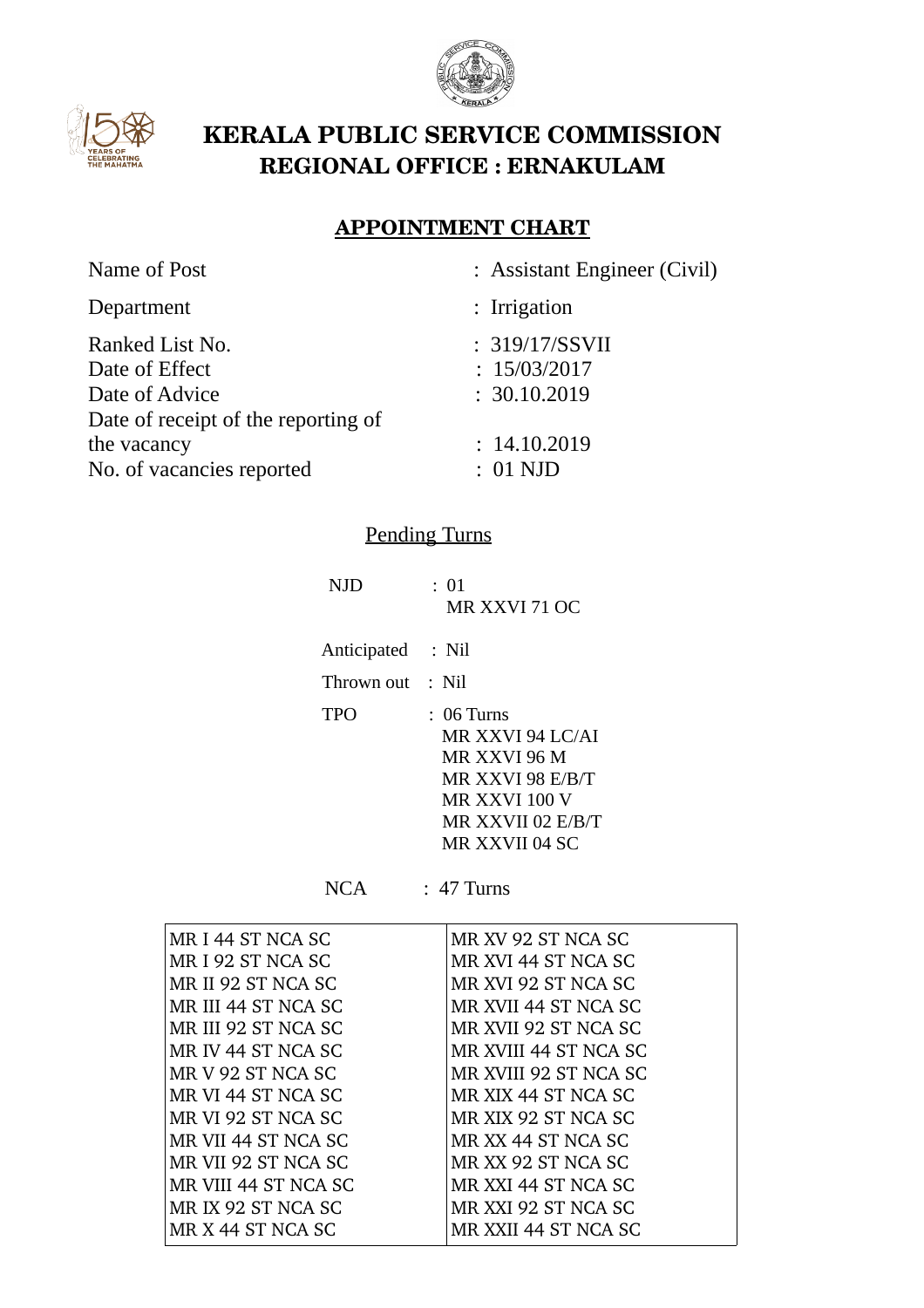| MR X 92 ST NCA SC    | MR XXII 92 ST NCA SC  |
|----------------------|-----------------------|
| MR XI 44 ST NCA SC   | MR XXIII 44 ST NCA SC |
| MR XI 92 ST NCA SC   | MR XXIII 92 ST NCA SC |
| MR XII 44 ST NCA SC  | MR XXIV 44 ST NCA SC  |
| MR XII 92 ST NCA SC  | MR XXIV 92 ST NCA SC  |
| MR XIII 44 ST NCA SC | MR XXV 44 ST NCA SC   |
| MR XIII 92 ST NCA SC | MR XXV 92 ST NCA SC   |
| MR XIV 44 ST NCA SC  | MR XXVI 44 ST NCA SC  |
| MR XIV 92 ST NCA SC  | MR XXVI 92 ST NCA SC  |
| MR XV 44 ST NCA SC   |                       |

| <b>SI</b><br>No. | Rank<br>Name & Address<br>No.                                                                         |     | <b>Community</b> | <b>Rotation as approved</b><br>by the Commission                            | <b>Department</b> | Remarks |
|------------------|-------------------------------------------------------------------------------------------------------|-----|------------------|-----------------------------------------------------------------------------|-------------------|---------|
|                  | ELDHO THOMAS<br>PADAYATTIL HOUSE<br><b>KORATTY EAST PO</b><br><b>CHIRANGARA</b><br>THRISSUR - 680308. | 287 | ′−)              | NJD Comp. to MR<br>XXVI 71 OC<br>adivised on<br>26.06.2019 now<br>satisfied | Irrigation        |         |

|                 | OC  | BC  | <b>NJD</b> | LV | HI                       | LD/CP | <b>Total</b> |
|-----------------|-----|-----|------------|----|--------------------------|-------|--------------|
| <b>Previous</b> | 168 | 167 | 18         | Ć  | $\overline{ }$           |       | 366          |
| <b>Present</b>  |     |     |            | -  | $\overline{\phantom{0}}$ |       |              |
| <b>Total</b>    | 168 | 167 | 19         | Ć  | −                        |       | 367          |

## **Closing Pending Turns**

| Anticipated : Nil |              |                                                                                                                                |
|-------------------|--------------|--------------------------------------------------------------------------------------------------------------------------------|
| Thrown Out :      |              | Nil.                                                                                                                           |
| NJD               | $\mathbf{r}$ | Nil                                                                                                                            |
| <b>TPO</b>        | $\mathbf{L}$ | 06 Turns                                                                                                                       |
|                   |              | 1. MR XXVI 94 LC/AI<br>2. MR XXVI 96 M<br>3. MR XXVI 98 E/B/T<br>4. MR XXVI 100 V<br>5. MR XXVII 02 E/B/T<br>6. MR XXVII 04 SC |

|                     | <b>NCA</b> | $\therefore$ 47 Turns |
|---------------------|------------|-----------------------|
| MR I 44 ST NCA SC   |            | MR XV 92 ST NCA SC    |
| MR I 92 ST NCA SC   |            | MR XVI 44 ST NCA SC   |
| MR II 92 ST NCA SC  |            | MR XVI 92 ST NCA SC   |
| MR III 44 ST NCA SC |            | MR XVII 44 ST NCA SC  |
| MR III 92 ST NCA SC |            | MR XVII 92 ST NCA SC  |
| MR IV 44 ST NCA SC  |            | MR XVIII 44 ST NCA SC |
| MR V 92 ST NCA SC   |            | MR XVIII 92 ST NCA SC |
| MR VI 44 ST NCA SC  |            | MR XIX 44 ST NCA SC   |